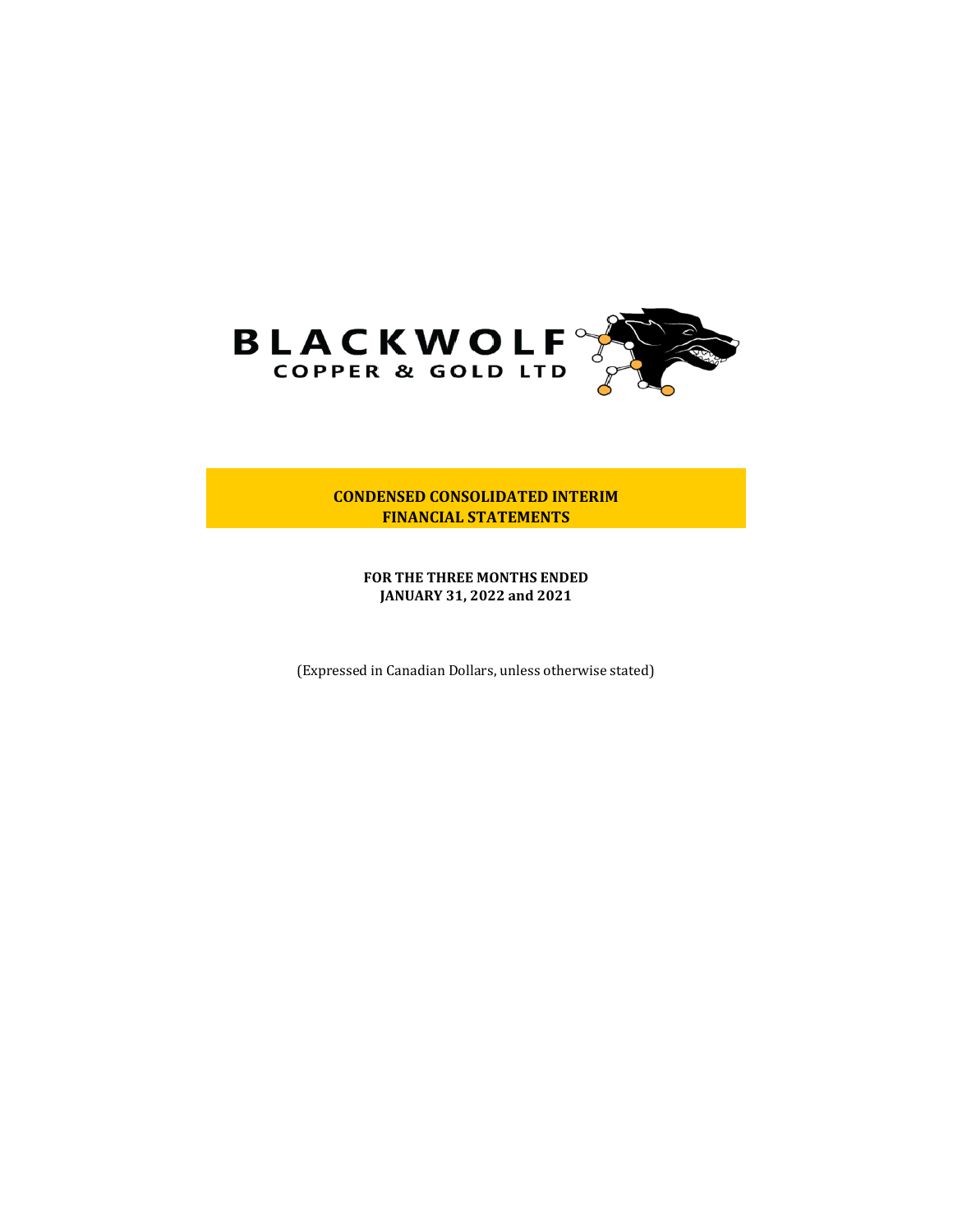## **Notice of No Auditor Review of Condensed Consolidated Interim Financial Statements**

In accordance with National Instrument 51-102 Part 4, subsection 4.3(3)(a), if an auditor has not performed a review of these condensed consolidated interim financial statements they must be accompanied by a notice indicating that the condensed consolidated interim financial statements have not been reviewed by an auditor.

The accompanying unaudited condensed consolidated interim financial statements of the Company have been prepared by and are the responsibility of the Company's management.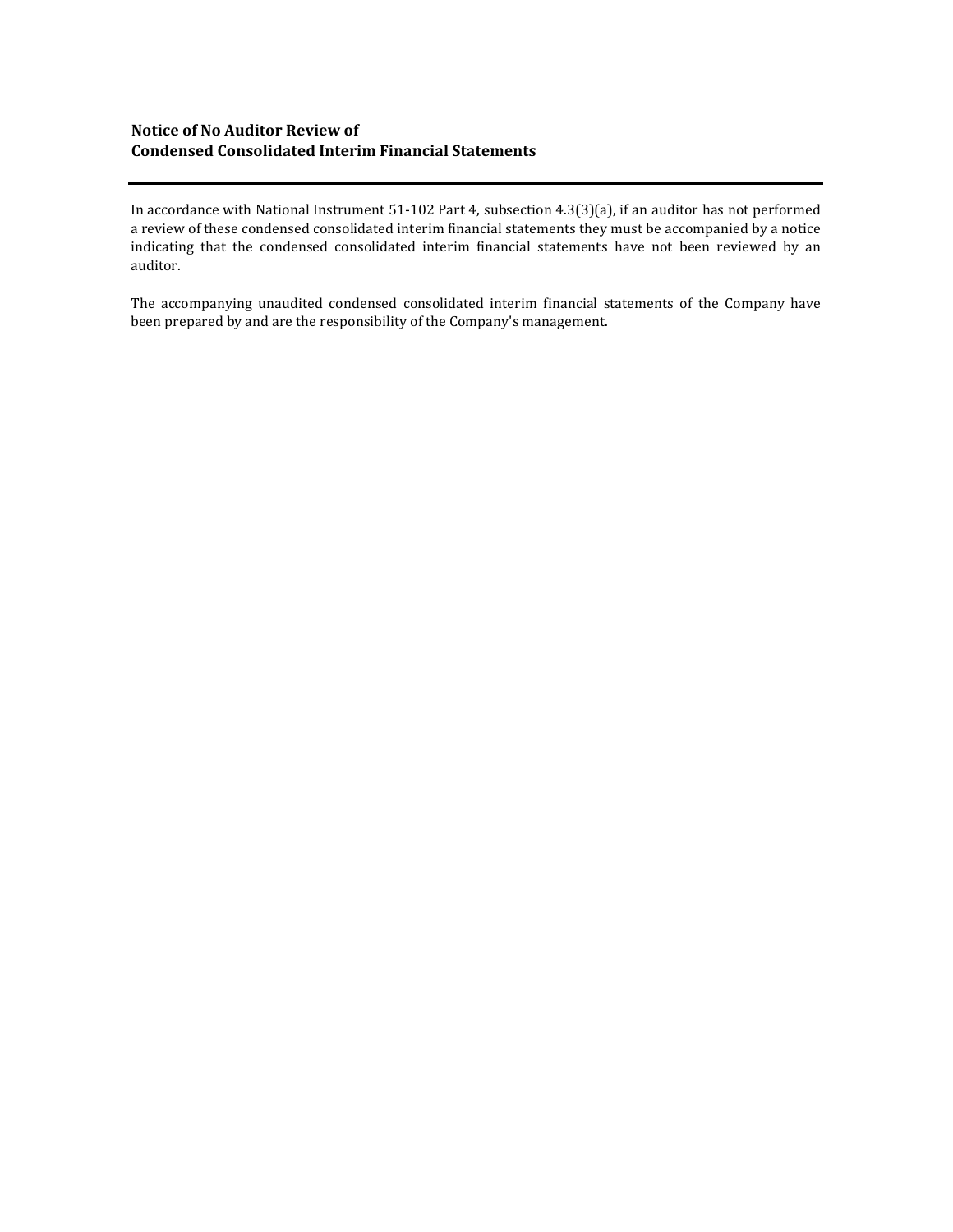## **Condensed Consolidated Statements of Financial Position**

(Unaudited - Expressed in Canadian Dollars)

|                                               |                | <b>JANUARY 31</b> | October 31      |
|-----------------------------------------------|----------------|-------------------|-----------------|
|                                               |                | 2022              | 2021            |
|                                               |                |                   |                 |
| <b>ASSETS</b>                                 |                |                   |                 |
| <b>Current assets</b>                         |                |                   |                 |
| Cash and cash equivalents                     |                | \$<br>1,871,127   | \$<br>389,986   |
| Amounts receivable and prepaid expenses       | 3              | 513,145           | 517,225         |
| <b>Total current assets</b>                   |                | 2,384,272         | 907,211         |
| Equipment                                     | $\overline{4}$ | 585,062           | 589,937         |
| Restricted cash                               |                | 936,648           | 911,979         |
| Exploration and evaluation assets             | 5              | 1                 | 1               |
|                                               |                |                   |                 |
| <b>Total Assets</b>                           |                | \$<br>3,905,983   | \$<br>2,409,128 |
|                                               |                |                   |                 |
| <b>LIABILITIES</b>                            |                |                   |                 |
| <b>Current Liabilities</b>                    |                |                   |                 |
| Trade and other payables                      |                | 862,456           | \$<br>890,785   |
| Payables to related parties                   | 6              | 28,710            | 27,968          |
| <b>Total current liabilities</b>              |                | 891,166           | 918,753         |
|                                               |                |                   |                 |
| Provision for rehabilitation obligation       |                | 1,613,166         | 1,570,678       |
| <b>Total liabilities</b>                      |                | 2,504,332         | 2,489,431       |
| EQUITY/(DEFICIENCY)                           |                |                   |                 |
| Share capital                                 | 7(a,b)         | 84,231,834        | 81,465,101      |
| Reserves                                      |                | 6,419,159         | 6,339,673       |
| Accumulated deficit                           |                | (89, 246, 227)    | (87,896,569)    |
| Accumulated other comprehensive income/(loss) |                | (3, 115)          | 11,492          |
|                                               |                |                   |                 |
| <b>Total Equity/(Deficiency)</b>              |                | 1,401,651         | (80, 303)       |
| <b>Total Equity and Liabilities</b>           |                | \$<br>3,905,983   | \$<br>2,409,128 |

Continuance of operations and going concern (Note 1) Subsequent Events (Note 9)

*The accompanying notes are an integral part of these condensed consolidated financial statements.*

The consolidated financial statements are signed on the Company's behalf by:

*/s/ Jessica Van Den Akker /s/ Ron Stewart*

Jessica Van Den Akker Ron Stewart Director Ron Stewart Director Ron Stewart Director Ron Stewart Director Ron Stewart Director Ron Stewart Director Ron Stewart Director Ron Stewart Director Ron Stewart Director Ron Stewart Director Director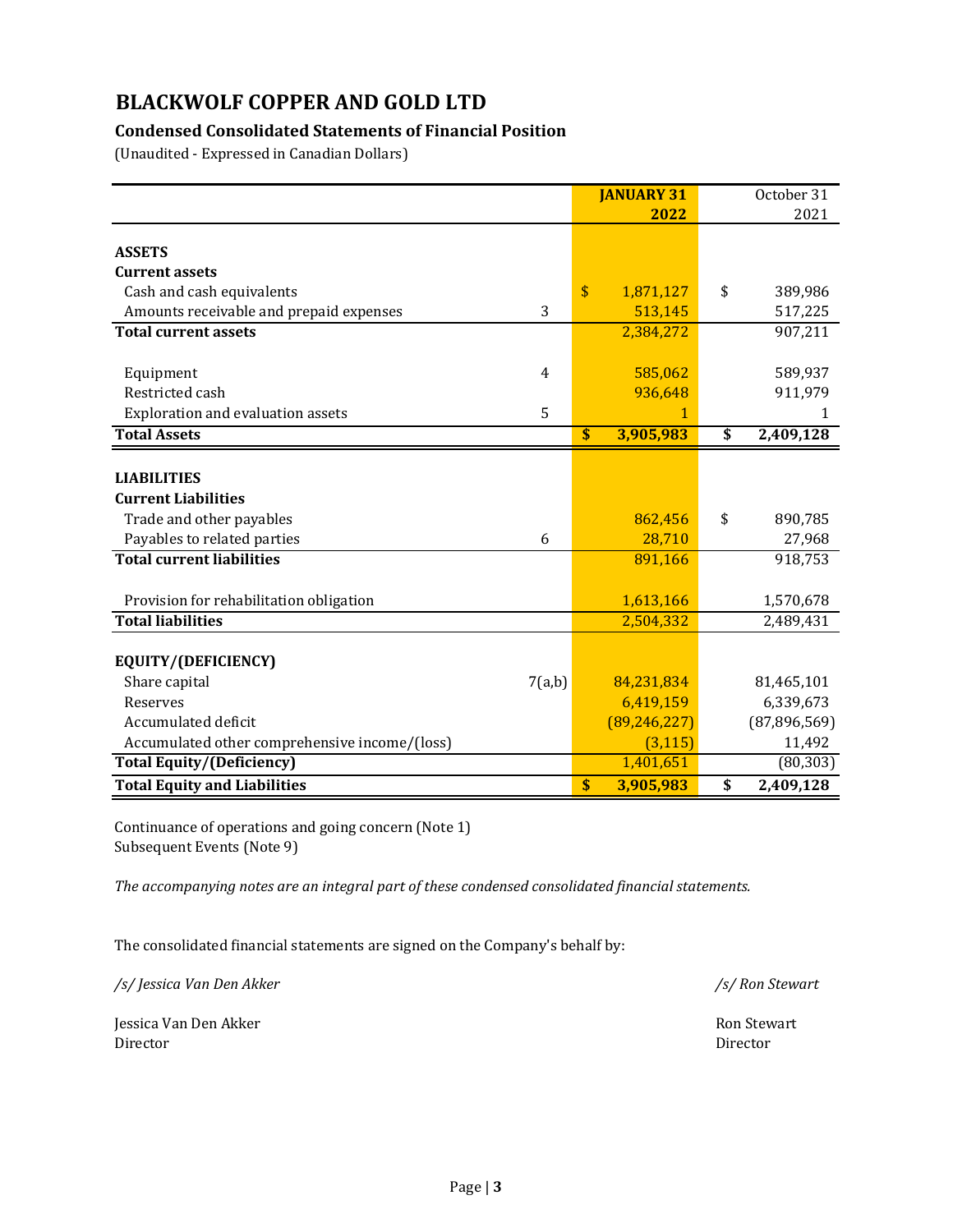## **Condensed Consolidated Statements of Loss and Comprehensive Loss**

(Unaudited - Expressed in Canadian Dollars)

|                                                      |              | Three months ended January 31, |            |    |            |
|------------------------------------------------------|--------------|--------------------------------|------------|----|------------|
|                                                      | <b>Notes</b> |                                | 2022       |    | 2021       |
|                                                      |              |                                |            |    |            |
| <b>Expenses</b>                                      |              |                                |            |    |            |
| <b>Exploration and evaluation expenses</b>           | 5            | \$                             | 679,720    | \$ | 1,827,186  |
| Management fees, director fees, wages and benefits   | 6            |                                | 294,933    |    | 221,194    |
| Office and other                                     |              |                                | 75,137     |    | 66,960     |
| Professional services                                |              |                                | 92,190     |    | 89,743     |
| Regulatory                                           |              |                                | 12,632     |    | 6,200      |
| Marketing and investor relations                     |              |                                | 123,379    |    | 47,838     |
| Travel                                               |              |                                | 5,950      |    |            |
| Share-based compensation                             | 7(f)         |                                | 63,254     |    | 229,242    |
|                                                      |              |                                | 1,347,195  |    | 2,488,363  |
| Other income/expenses                                |              |                                |            |    |            |
| Foreign exchange loss (gain)                         |              |                                | 4,181      |    | 11,888     |
| Finance income                                       |              |                                | (1,718)    |    | (8, 481)   |
| <b>Net Loss</b>                                      |              |                                | 1,349,658  |    | 2,491,769  |
| Other comprehensive loss/(income)                    |              |                                |            |    |            |
| Foreign currency translation adjustment              |              |                                | 14,607     |    | (41,781)   |
|                                                      |              |                                |            |    |            |
| <b>Comprehensive loss</b>                            |              | \$                             | 1,364,265  | \$ | 2,449,988  |
|                                                      |              |                                |            |    |            |
| Basic and diluted loss per common share              |              | \$                             | 0.04       | \$ | 0.11       |
| Weighted average number of common shares outstanding |              |                                | 31,421,383 |    | 22,214,847 |

*The accompanying notes are an integral part of these condensed consolidated financial statements.*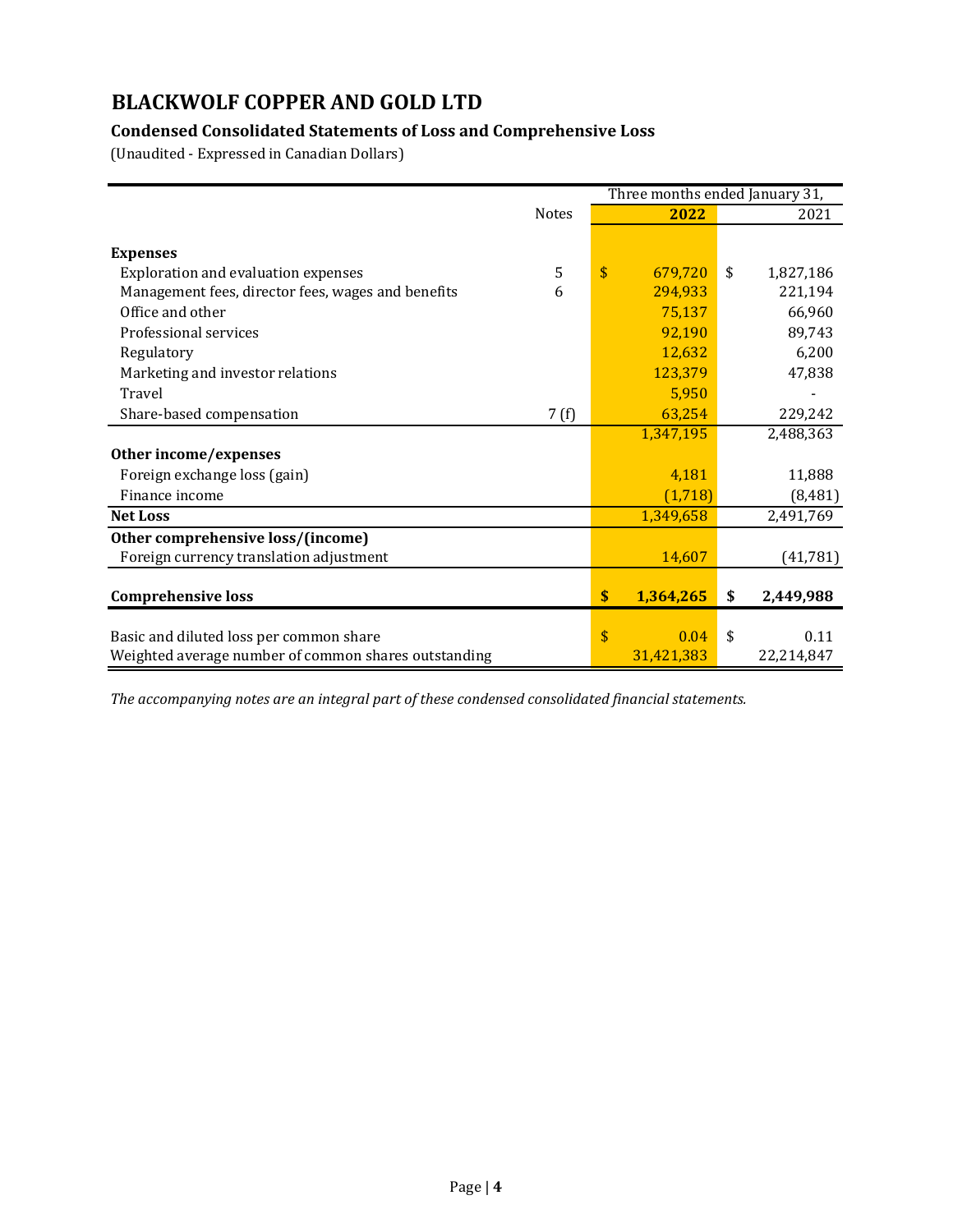## **Condensed Consolidated Statements of Cash Flows**

(Unaudited - Expressed in Canadian Dollars)

|                                               | Three months ended January 31,  |                  |    |               |
|-----------------------------------------------|---------------------------------|------------------|----|---------------|
|                                               |                                 | 2022             |    | 2021          |
|                                               |                                 |                  |    |               |
| <b>Operating activities</b>                   |                                 |                  |    |               |
| Loss for the period                           | $\boldsymbol{\hat{\mathsf{s}}}$ | $(1,349,658)$ \$ |    | (2,491,769)   |
| Non-cash or non operating items:              |                                 |                  |    |               |
| Depreciation                                  |                                 | 23,001           |    | 3,735         |
| Share-based compensation                      |                                 | 63,254           |    | 229,242       |
| Changes in non-cash working capital items:    |                                 |                  |    |               |
| Amounts receivable and prepaid expenses       |                                 | 13,148           |    | (216, 684)    |
| Trade and other payables                      |                                 | (49,305)         |    | 336,024       |
| Payables to related parties                   |                                 | 742              |    | 36,775        |
| Net cash from/(used) operating activities     |                                 | (1, 298, 818)    |    | (2, 102, 677) |
|                                               |                                 |                  |    |               |
| <b>Investing activities</b>                   |                                 |                  |    |               |
| Purchase of equipment                         |                                 | (3,006)          |    | (223, 346)    |
| Net cash from/(used) investing activities     |                                 | (3,006)          |    | (223, 346)    |
|                                               |                                 |                  |    |               |
| <b>Financing activities</b>                   |                                 |                  |    |               |
| Proceeds from private placements              |                                 | 2,852,251        |    |               |
| Share issue costs                             |                                 | (69, 286)        |    |               |
| Net cash from financing activities            |                                 | 2,782,965        |    |               |
|                                               |                                 |                  |    |               |
| Net decrease in cash and cash equivalents     |                                 | 1,481,141        |    | (2,326,023)   |
| Cash and cash equivalents - beginning balance |                                 | 389,986          |    | 4,725,262     |
| Cash and cash equivalents - ending balance    | \$                              | 1,871,127        | \$ | 2,399,239     |

*The accompanying notes are an integral part of these condensed consolidated financial statements.*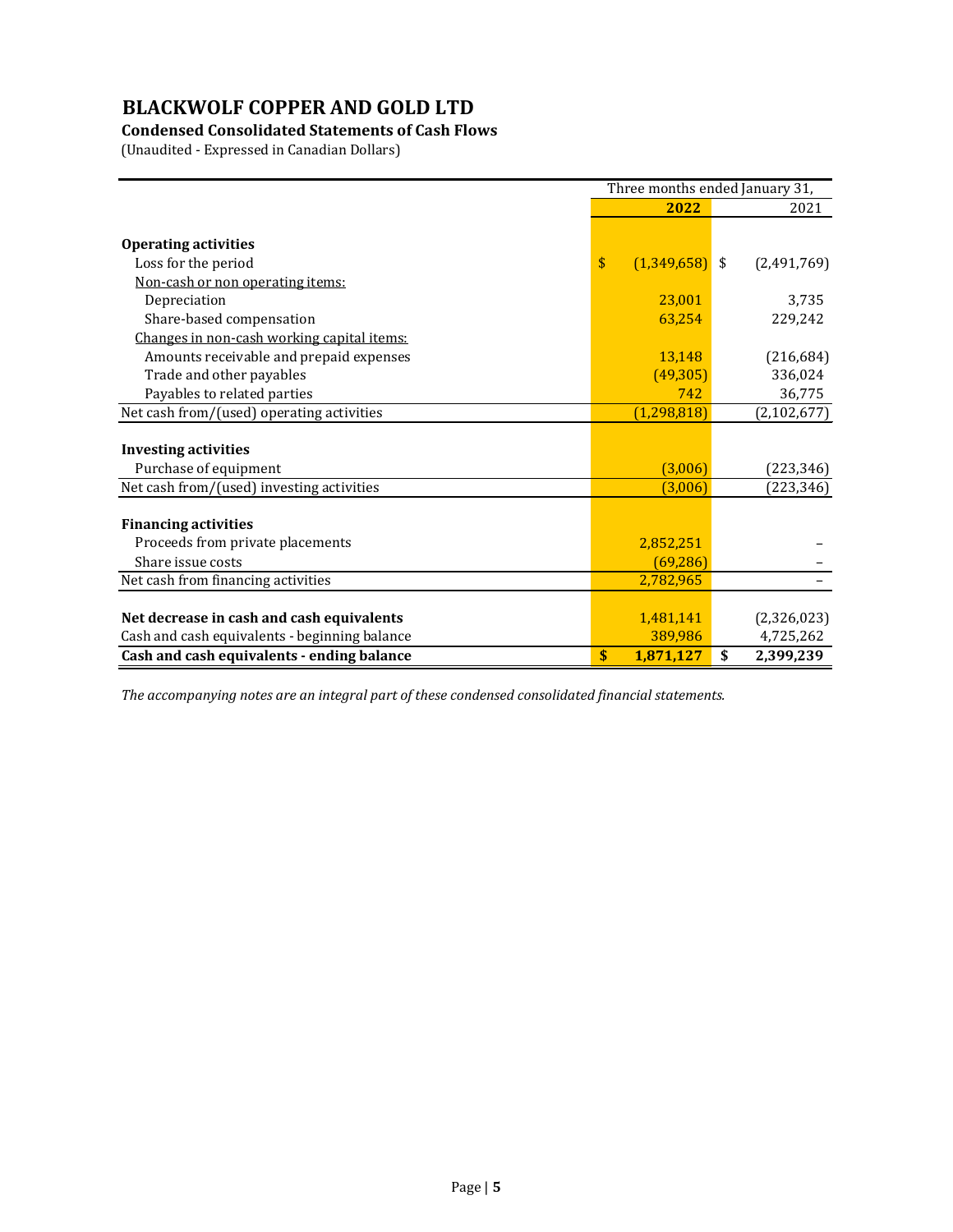## **Condensed Consolidated Statements of Changes in Equity (Deficiency)**

(Unaudited - Expressed in Canadian Dollars except for share information)

|                                    | Share capital              |               |            |    |                                                             |    |                        |                                                               |      |                                     |
|------------------------------------|----------------------------|---------------|------------|----|-------------------------------------------------------------|----|------------------------|---------------------------------------------------------------|------|-------------------------------------|
|                                    | Number of<br>common shares |               | Amount     |    | <b>Equity settled</b><br>share-based<br>payments<br>reserve |    | Accumulated<br>deficit | <b>Accumulated</b><br>other<br>comprehensive<br>income/(loss) |      | <b>Total equity</b><br>(deficiency) |
|                                    |                            |               |            |    |                                                             |    |                        |                                                               |      |                                     |
| Balance at November 1, 2020        | 22,214,847                 | S.            | 76,089,046 | S. | 5,762,968                                                   | S. | $(78, 772, 368)$ \$    | $-$                                                           | -\$  | 3,079,646                           |
| Share based compensation           |                            |               |            |    | 229,242                                                     |    |                        |                                                               |      | 229,242                             |
| Net loss                           |                            |               |            |    |                                                             |    | (2,491,769)            |                                                               |      | (2,491,769)                         |
| Loss and comprehensive loss        |                            |               |            |    |                                                             |    |                        | 41,781                                                        |      | 41,781                              |
| <b>Balance at January 31, 2021</b> | 22,214,847                 |               | 76,089,046 |    | 5,992,210                                                   |    | $(81, 264, 137)$ \$    | 41,781                                                        |      | 858,900                             |
|                                    |                            |               |            |    |                                                             |    |                        |                                                               |      |                                     |
| <b>Balance at November 1, 2021</b> | 29,074,034                 | \$            | 81,465,101 | \$ | 6,339,673                                                   | \$ | $(87,896,569)$ \$      | 11,492                                                        | - \$ | (80, 303)                           |
| Shares issued pursuant to private  |                            |               |            |    |                                                             |    |                        |                                                               |      |                                     |
| placement                          | 4,074,644                  | <sup>\$</sup> | 2,852,251  |    |                                                             |    |                        |                                                               |      | 2,852,251                           |
| Share issuance costs               |                            |               | (85,518)   |    | 16,232                                                      |    |                        |                                                               |      | (69, 286)                           |
| Share based compensation           |                            |               |            |    | 63,254                                                      |    |                        |                                                               |      | 63,254                              |
| Net loss                           |                            |               |            |    |                                                             |    | (1,349,658)            |                                                               |      | (1,349,658)                         |
| Other comprehensive income         |                            |               |            |    |                                                             |    |                        | (14,607)                                                      |      | (14,607)                            |
| <b>Balance at January 31, 2022</b> | 33,148,678                 | S.            | 84,231,834 |    | 6,419,159                                                   |    | (89, 246, 227)         | (3, 115)                                                      | -S   | 1,401,651                           |

*The accompanying notes are an integral part of these condensed consolidated financial statements.*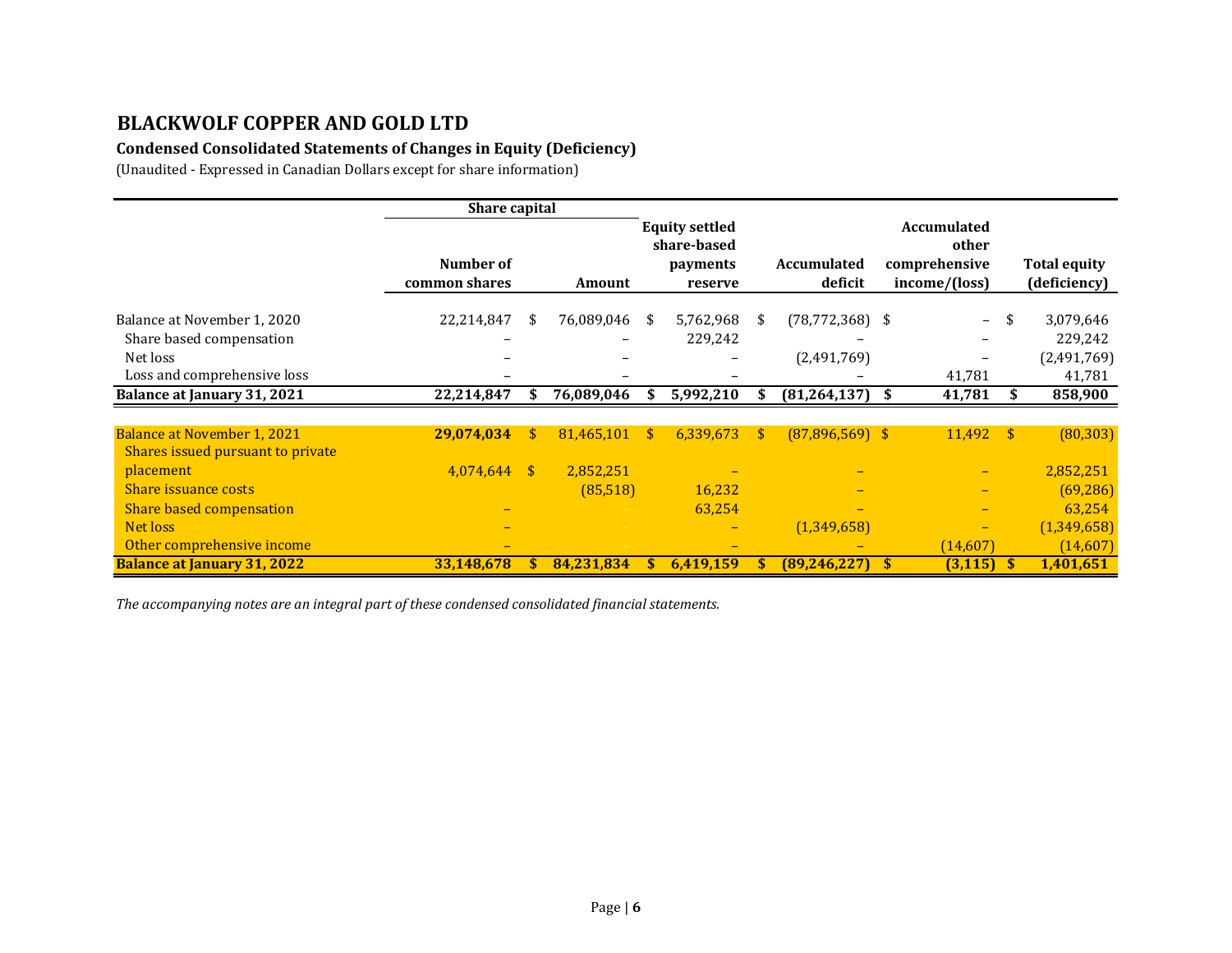**Notes to the Condensed Interim Consolidated Financial Statements** 

For the three months ended January 31, 2022 and 2021

(Expressed in Canadian dollars, unless stated otherwise)

## **1. NATURE AND CONTINUANCE OF OPERATIONS**

Blackwolf Copper and Gold Ltd. (the "Company" or "Blackwolf") was incorporated under the laws of the Province of Alberta, Canada on November 6, 2007 and continued under the laws of the Province of British Columbia, Canada on November 16, 2009. On April 20, 2021, the Company changed its name from Heatherdale Resources Ltd to Blackwolf Copper and Gold Ltd. The Company's corporate office is located at Suite 3123 – 595 Burrard Street, Vancouver, British Columbia. The Company is listed on the TSX Venture Exchange ("TSX-V") under the symbol "BWCG".

The Company's principal mineral property interests are its 100% owned Niblack copper–gold–zinc-silver project in southeast Alaska (the "Niblack Project") and claims staked near Hyder, Alaska (the "Hyder<br>Properties"). The Company is in the process of exploring its properties and has vet to determine if the The Company is in the process of exploring its properties and has yet to determine if the properties contain economically recoverable mineral reserves. The Company's continuing operations and the underlying value of the properties are dependent upon the existence of economically recoverable mineral reserves, the ability of the Company to obtain the necessary financing to complete the exploration and development of the properties, obtaining the necessary permits to mine, future profitable production from any mine, and proceeds from the disposition of a property. These material uncertainties may cast significant doubt on the Company's ability to continue as a going concern.

As of January 31, 2022, the Company has no source of operating revenue and has accumulated significant losses since inception. The Company is continually seeking opportunities for additional funding and expects to raise funds from equity-based sources on terms which are acceptable to it to carry out planned operations for 2022. However, there can be no assurance that the Company will obtain such financial resources or achieve positive cash flows in the future.

These consolidated financial statements do not include any adjustments to the amounts and classification of assets and liabilities that may be necessary should the Company be unable to continue as a going concern.

### **2. SIGNIFICANT ACCOUNTING POLICIES**

### *(a) Statement of Compliance*

These Financial Statements have been prepared in accordance with IAS 34, *Interim Financial Reporting*, as issued by the International Accounting Standards Board ("IASB") and interpretations of the IFRS Interpretations committee ("IFRIC"s). Accordingly, they do not include all of the information and footnotes required by International Financial Reporting Standards ("IFRS") for complete annual financial statements and should be read in conjunction with the Company's consolidated financial statements, as at and for the year ended October 31, 2021, which were filed under the Company's profile on SEDAR a[t www.sedar.com.](http://www.sedar.com/) Results for the reporting period are not necessarily indicative of future results.

Accounting policies applied herein are the same as those applied in the Company's annual financial statements.

These condensed consolidated interim financial statements were approved by the Board of Directors on March 25, 2022.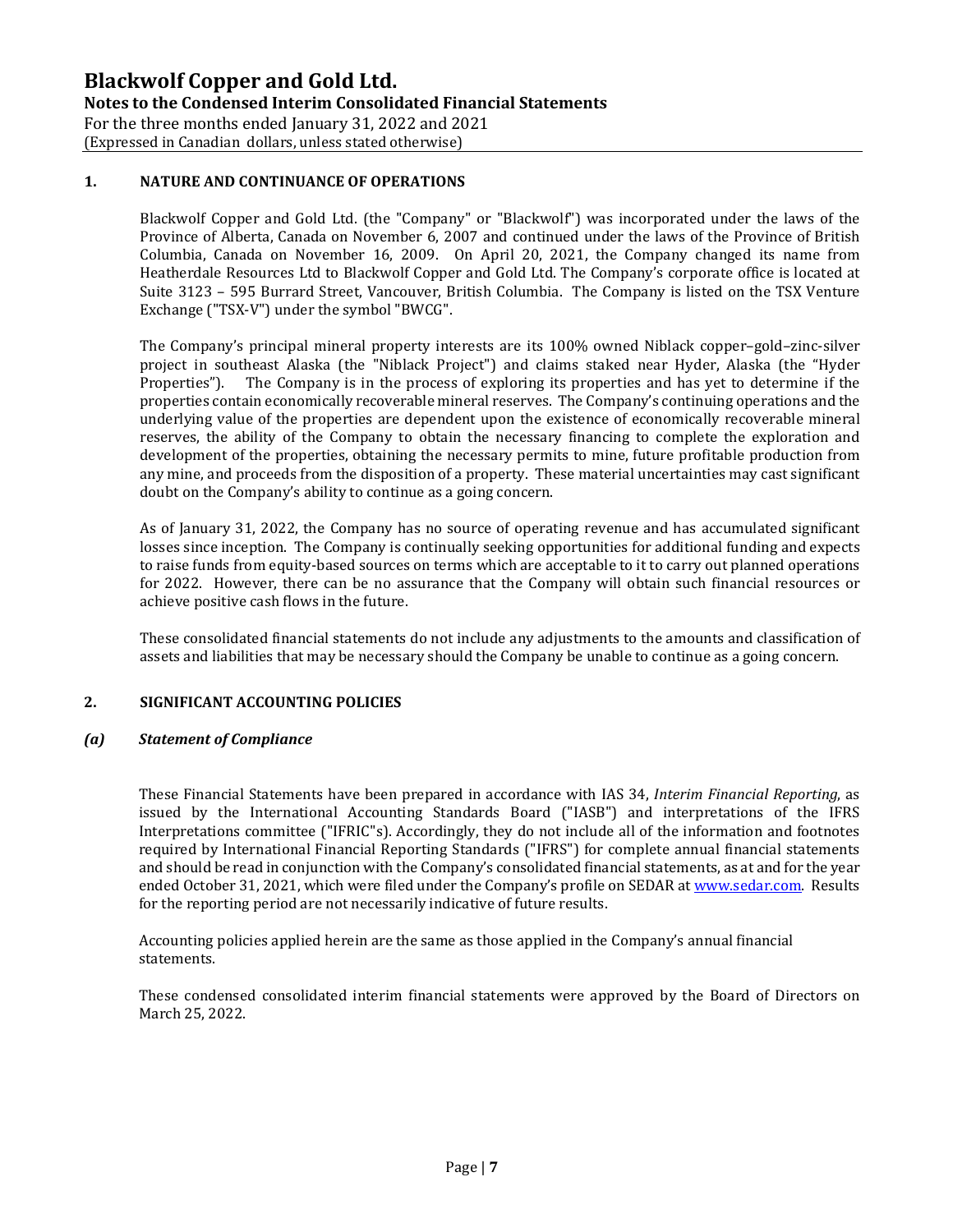**Notes to the Condensed Interim Consolidated Financial Statements** 

For the three months ended January 31, 2022 and 2021 (Expressed in Canadian dollars, unless stated otherwise)

### *(b) Significant Accounting Estimates and Judgments*

The critical judgments and estimates applied in the preparation of these Financial Statements are consistent with those applied in the Company's consolidated financial statements, as at and for the year ended October 31, 2021.

### **3. AMOUNTS RECEIVABLE AND OTHER PREPAID EXPENSES**

|                      | <b>January 31</b> |    | October 31 |
|----------------------|-------------------|----|------------|
|                      | 2022              |    | 2021       |
| Sales tax receivable | \$<br>55,530      | \$ | 44,630     |
| Prepaid expenses     | 71,298            |    | 124,678    |
| Deposits             | 327,246           |    | 318,626    |
| Other receivables    | 59,071            |    | 29,291     |
|                      | \$<br>513,145     | \$ | 517,225    |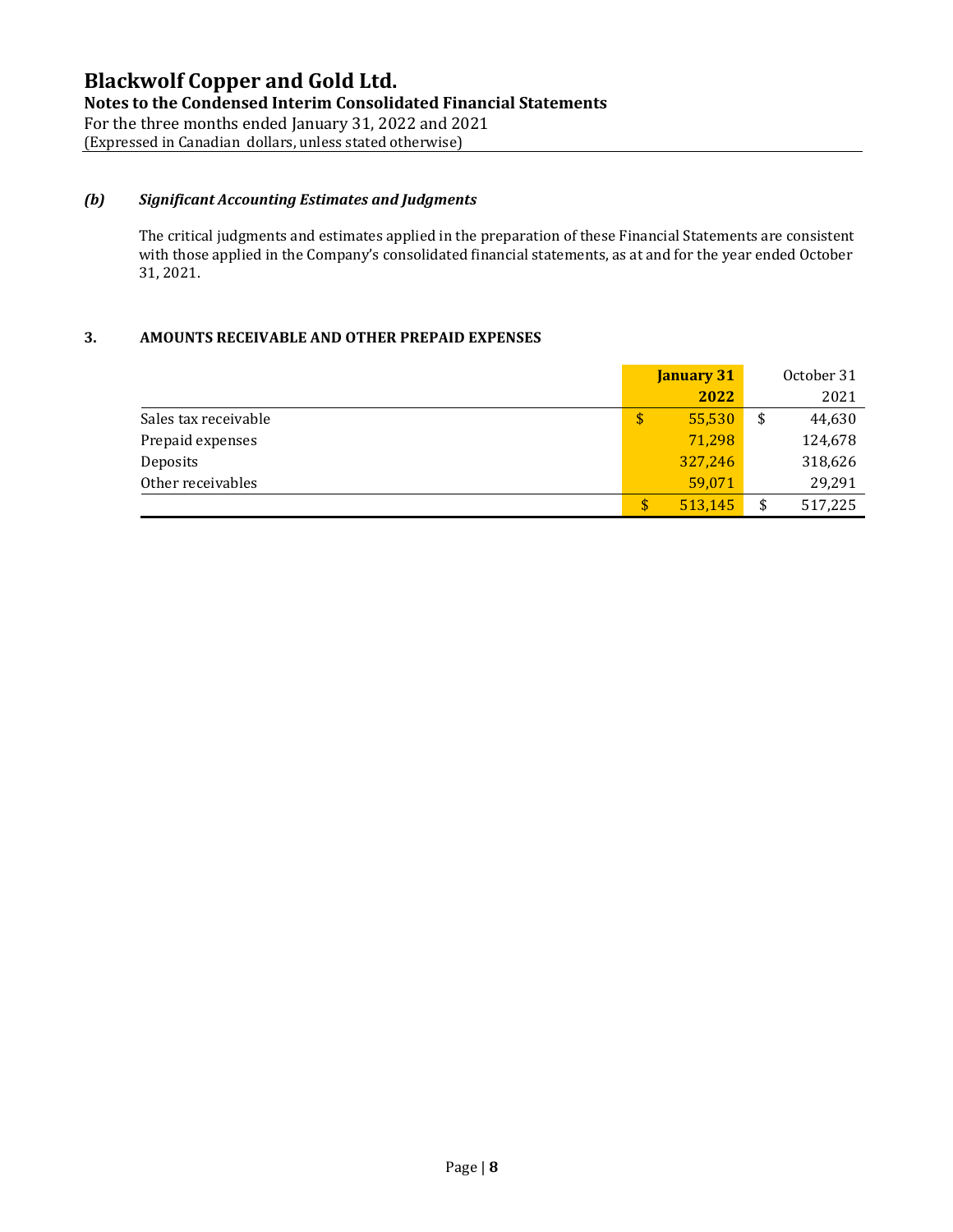**Notes to the Condensed Interim Consolidated Financial Statements** 

For the three months ended January 31, 2022 and 2021 (Expressed in Canadian dollars, unless stated otherwise)

### **4. EQUIPMENT**

|                                    | Office                    |           | Field                     |           |                           |              |
|------------------------------------|---------------------------|-----------|---------------------------|-----------|---------------------------|--------------|
|                                    |                           | equipment |                           | equipment |                           | <b>Total</b> |
|                                    |                           |           |                           |           |                           |              |
| Cost                               |                           |           |                           |           |                           |              |
| Balance, October 31, 2020          | \$                        | 2,253     | \$                        | 373,657   | \$                        | 375,910      |
| Acquisitions during the period     |                           | 37,106    |                           | 585,238   |                           | 622,344      |
| <b>Translation adjustment</b>      |                           |           |                           | (29, 382) |                           | (29, 392)    |
| Balance, October 31, 2021          |                           | 39,359    |                           | 929,513   |                           | 968,872      |
| <b>Acquisitions for the period</b> |                           | 3,006     |                           |           |                           | 3,006        |
| <b>Translation adjustment</b>      |                           |           |                           | 25,144    |                           | 25,144       |
| <b>Balance, January 31, 2022</b>   | $\overline{\mathbf{s}}$   | 42,365    | $\boldsymbol{\mathsf{s}}$ | 954,657   | $\boldsymbol{\mathsf{s}}$ | 997,022      |
|                                    |                           |           |                           |           |                           |              |
| <b>Accumulated depreciation</b>    |                           |           |                           |           |                           |              |
| Balance, October 31, 2020          | \$                        |           | \$                        | 309,250   | \$                        | 309,250      |
| Depreciation for the year          |                           | 11,799    |                           | 80,826    |                           | 92,625       |
| Translation adjustment             |                           |           |                           | (22, 940) |                           | (22, 940)    |
| Balance, October 31, 2021          |                           | 11,799    |                           | 367,136   |                           | 378,935      |
| Depreciation for the period        |                           | 2,248     |                           | 20,753    |                           | 23,001       |
| <b>Translation adjustment</b>      |                           |           |                           | 10,024    |                           | 10,024       |
| <b>Balance, January 31, 2022</b>   | $\boldsymbol{\mathsf{s}}$ | 14,047    | $\boldsymbol{\$}$         | 397,913   | \$                        | 411,960      |
|                                    |                           |           |                           |           |                           |              |
| <b>Carrying amounts</b>            |                           |           |                           |           |                           |              |
| As at October 31, 2021             | \$                        | 27,560    | \$                        | 562,277   | \$                        | 589,937      |
| <b>As at January 31, 2022</b>      | \$                        | 28,318    | \$                        | 556,744   | $\boldsymbol{\mathsf{s}}$ | 585,062      |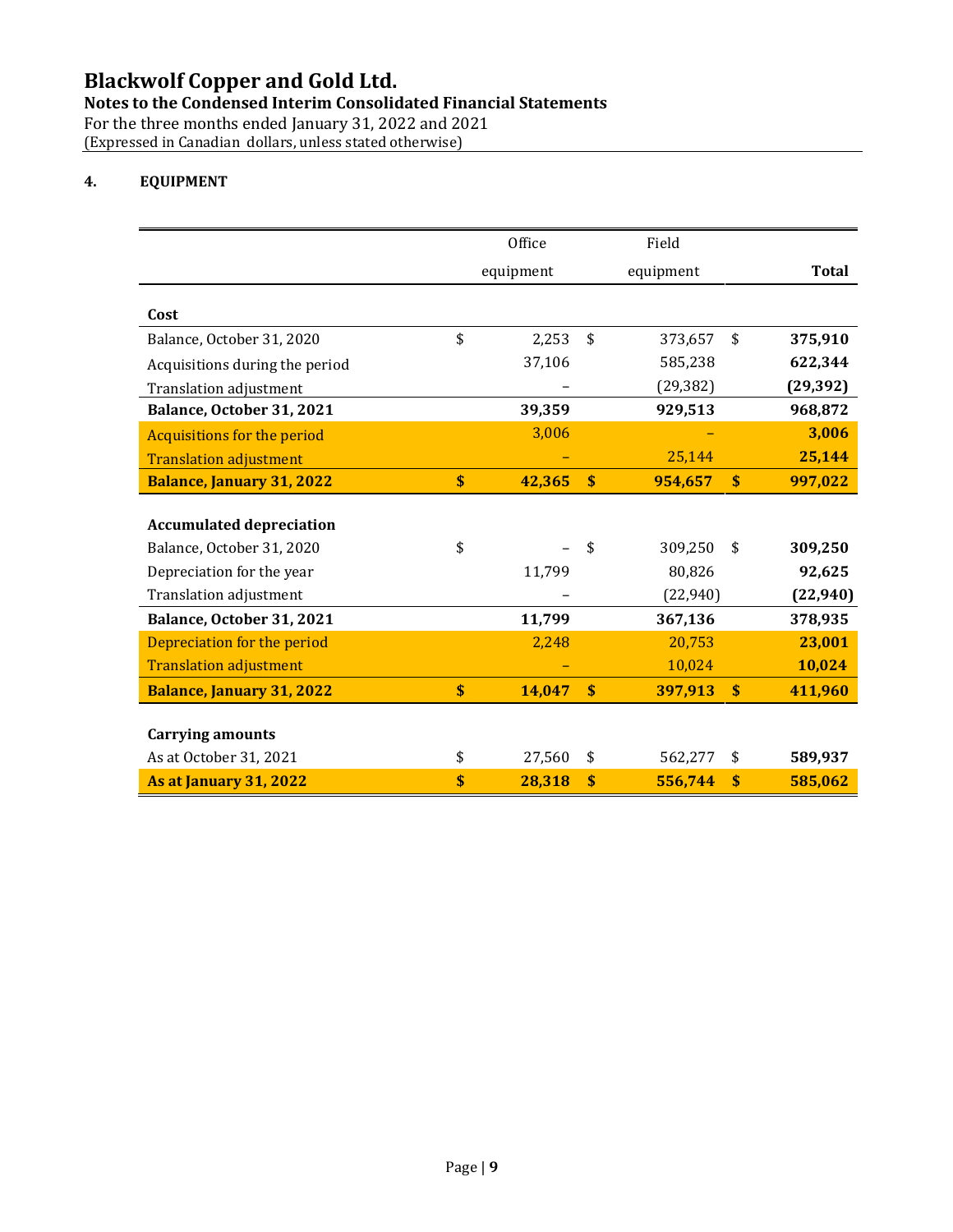**Notes to the Condensed Interim Consolidated Financial Statements** 

For the three months ended January 31, 2022 and 2021 (Expressed in Canadian dollars, unless stated otherwise)

## **5. EXPLORATION AND EVALUATION OF ASSETS**

Details of the exploration and evaluation expenses that have been incurred are as follows:

| <b>For the Three Months ended</b><br><b>January 31, 2022</b> | <b>Niblack</b><br>Project | Hyder<br><b>Properties</b> | <b>Total</b>  |
|--------------------------------------------------------------|---------------------------|----------------------------|---------------|
| Claims maintenance                                           | \$<br>5,742               | \$                         | \$<br>5,742   |
| Project and support contract services                        | 243,918                   | 5,778                      | 249,696       |
| Camp and site support                                        | 149,847                   |                            | 149,847       |
| Depreciation                                                 | 20,753                    |                            | 20,753        |
| Fuel                                                         | 24,442                    |                            | 24,442        |
| Underground support supplies                                 | 33,931                    |                            | 33,931        |
| Drilling                                                     | 25,133                    |                            | 25,133        |
| Geology                                                      | 48,662                    | 4,539                      | 53,201        |
| Transport                                                    | 32,068                    | -                          | 32,068        |
| Field travel                                                 | 58,642                    |                            | 58,642        |
| Environmental and permitting                                 | 24,161                    | 2,103                      | 26,265        |
| Total                                                        | \$667,299                 | \$<br>12,421               | \$<br>679.720 |

| For the Three Months Ended January 31, 2021 | <b>Niblack</b>  | <b>Total</b>    |
|---------------------------------------------|-----------------|-----------------|
| Claims maintenance                          | \$<br>5,835     | \$<br>5,835     |
| Project and support contract services       | 677,882         | 677,882         |
| Site support                                | 204,414         | 204,414         |
| Depreciation                                | 3,735           | 3,736           |
| Fuel                                        | 1,148           | 1,148           |
| Underground support supplies                | 211,646         | 211,646         |
| <b>Drilling</b>                             | 515,514         | 515,514         |
| Geology                                     | 66,793          | 66,793          |
| Transport                                   | 82,191          | 82,191          |
| Field travel                                | 53,328          | 53,328          |
| Environmental                               | 4,700           | 4,700           |
| Total                                       | \$<br>1,827,186 | \$<br>1,827,186 |

Notes

1. The Niblack Project, 100% owned by the Company, consists of the 6,200-acre Niblack property, located on Prince of Wales Island, some 27 miles from Ketchikan, Alaska and includes certain site plant and equipment assets.

The Company will be required to make a one-time payment of Cdn\$1,250,000 to an arm's length third party upon the earliest to occur of the commencement of commercial production, the Company holding less than 35% interest in the Niblack Project, or a change in control of Blackwolf in certain circumstances.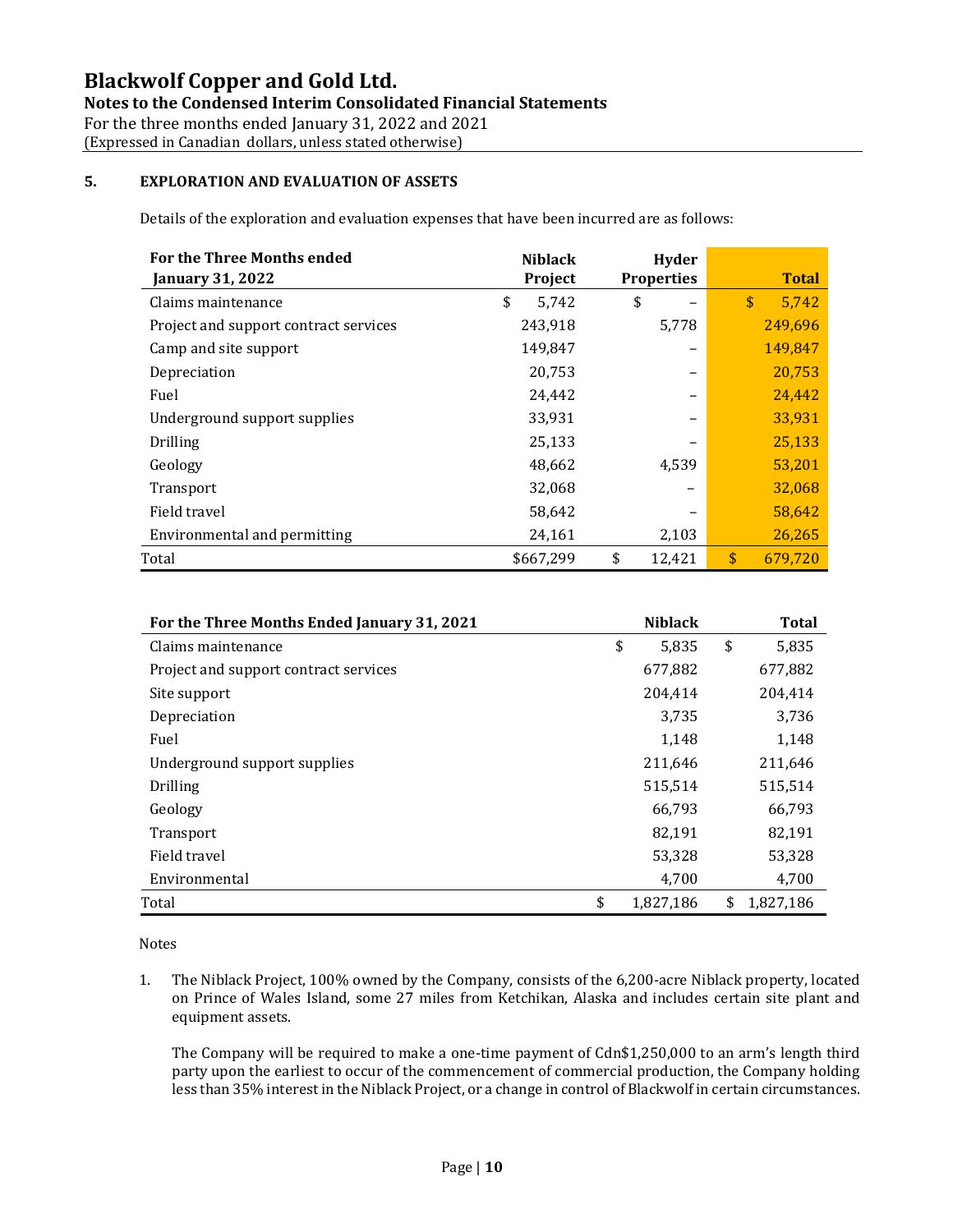### **Notes to the Condensed Interim Consolidated Financial Statements**

For the three months ended January 31, 2022 and 2021 (Expressed in Canadian dollars, unless stated otherwise)

> 2. The Hyder properties, acquired through staking and 100% owned, consist of three properties Texas Creek, Cantoo and Casey properties the "Hyder Properties". The Hyder Properties consist of 474 claims overing over 3,863 hectares located in the Southeast Alaska.

#### **6. RELATED PARTY BALANCES AND TRANSACTIONS**

#### *(a) Related Party Transactions*

During the three months ended January 31, 2022, the Company paid or accrued \$27,649 (2021 – \$38,609) for office space to a private company controlled by a common director.

#### *(b) Key Management Compensation*

Key management are those personnel having the authority and responsibility for planning, directing and controlling the Company and include the President & Chief Executive Officer, Chief Financial Officer, and appointed officers of the Company and Directors. For the three months January 31, 2022, total key For the three months January 31, 2022, total key management compensation was \$263,917 (2021 - \$367,678) which includes management fees and salaries of \$216,000 (2021 - \$184,750) and share based compensation of \$47,917 (2021- \$182,928).

### **7. SHARE CAPITAL AND RESERVES**

#### *(a) Authorized Share Capital*

At January 31, 2022 the authorized share capital consisted of an unlimited (October 31, 2021 – unlimited) number of common shares without par value and an unlimited (October 31, 2021 – unlimited) number of preferred shares with no par value. At January 31, 2022 and October 31, 2021, only common shares were issued and outstanding. All issued shares are fully paid.

#### *(b) Share Issuances*

#### *For the three months ended January 31, 2022*

In December 2021, the Company issued 4,074,644 units (the "Units") by private placement at a price of \$0.70 per Unit, for aggregate gross proceeds of \$2,852,251. Each Unit consisted of one common share of the Company and one-half of one transferable common share purchase warrant, with each whole warrant entitling the holder to acquire one common share at a price of \$0.85 per common share until June 9, 2023. The Company paid finder's fees of \$54,312 and issued 77,588 finder warrants. Each finder warrant is exercisable to acquire one common in the capital of the Company at an exercise price of \$0.70 per common share until June 9, 2023. The finder warrants have been recorded at a fair value of \$16,232. The fair value of the finder warrants was determined using the Black-Scholes option pricing model using the following assumptions: risk free rate interest rate of 0.90%, expected life of 1.5 years, expected volatility rate of 75.00% and a dividend rate of 0.00%. The Company paid or accrued \$14,974 in fees related to the share issuance.

### *For the year ended October 31, 2021*

In April 2021, the Company issued 6,747,500 common shares by private placement at a price of \$0.80 per common share, for aggregate gross proceeds of \$5,398,000. The Company paid finder's fees of \$107,280 and issued 134,100 share purchase warrants. Each share purchase warrant is exercisable to acquire one common in the capital of the Company at an exercise price of \$0.90 per common share until April 15, 2022. The share purchase warrants have been recorded at a fair value of \$39,857. The fair value of the share purchase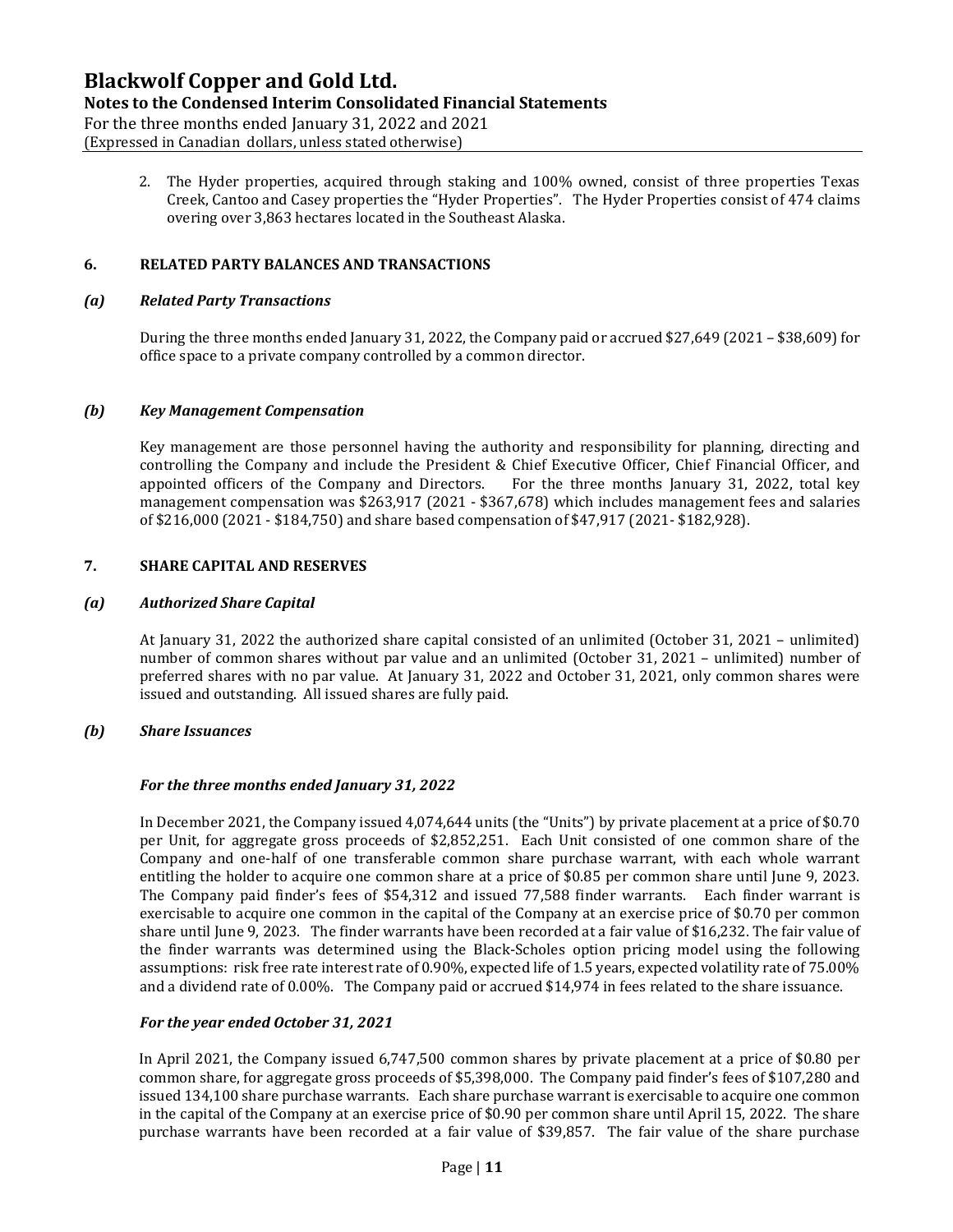### **Notes to the Condensed Interim Consolidated Financial Statements**

For the three months ended January 31, 2022 and 2021 (Expressed in Canadian dollars, unless stated otherwise)

> warrants was determined using the Black-Scholes option pricing model using the following assumptions: risk free rate interest rate of 0.33%, expected life of 1.0 years, expected volatility rate of 75.00% and a dividend rate of 0.00%. The Company paid or accrued \$27,740 in fees related to the share issuance.

> During the year ended October 31, 2021, the Company issued 12,500 common shares pursuant to the exercise of stock options for proceeds of \$12,500 and 99,187 common shares pursuant to the exercise of warrants for proceeds of \$89,268.

### **(c) Omnibus Share Incentive Plan**

In November 2021, the Company's shareholders approved a omnibus share incentive plan (the "Share Incentive Plan"), providing for the grant of stock options, restricted share units, performance share unit and deferred share units (together the "Awards). The Share Incentive replaces the Company's stock option plan (the "Stock Option Plan") and deferred share unit plan (the "DSU Plan") and any outstanding options granted thereunder remain in effect in accordancewith the terms and conditions of the Share Incentive Plan. There were no outstanding awards under the DSU Plan.

The Share Incentive Plan provides that the Board of Directors of the Company may from time to time, in their discretion, and in accordance with TSX-V requirements, grant to its directors, officers, employees and consultants to the Company, non-transferable Awards to purchase common shares, provided that the number of common shares reserved for issue does not exceed 10% of the number of then outstanding common shares.

A summary of stock option transactions are summarized as follows:

|                                 | Number of<br>options<br>outstanding | Weighted<br>average<br>exercise<br>price |
|---------------------------------|-------------------------------------|------------------------------------------|
| <b>Balance October 31, 2020</b> | 1,760,000                           | \$0.98                                   |
| Granted                         | 320,000                             | \$1.02                                   |
| Exercised                       | (12,500)                            | \$1.00                                   |
| Cancelled                       | (122,500)                           | \$0.99                                   |
| Forfeited/Expired               | (157,500)                           | \$0.98                                   |
| <b>Balance October 31, 2021</b> | 1,787,500                           | \$0.99                                   |
| Forfeited/Expired               | (22,500)                            | \$1.08                                   |
| <b>Balance January 31, 2022</b> | 1,765,000                           | \$0.99                                   |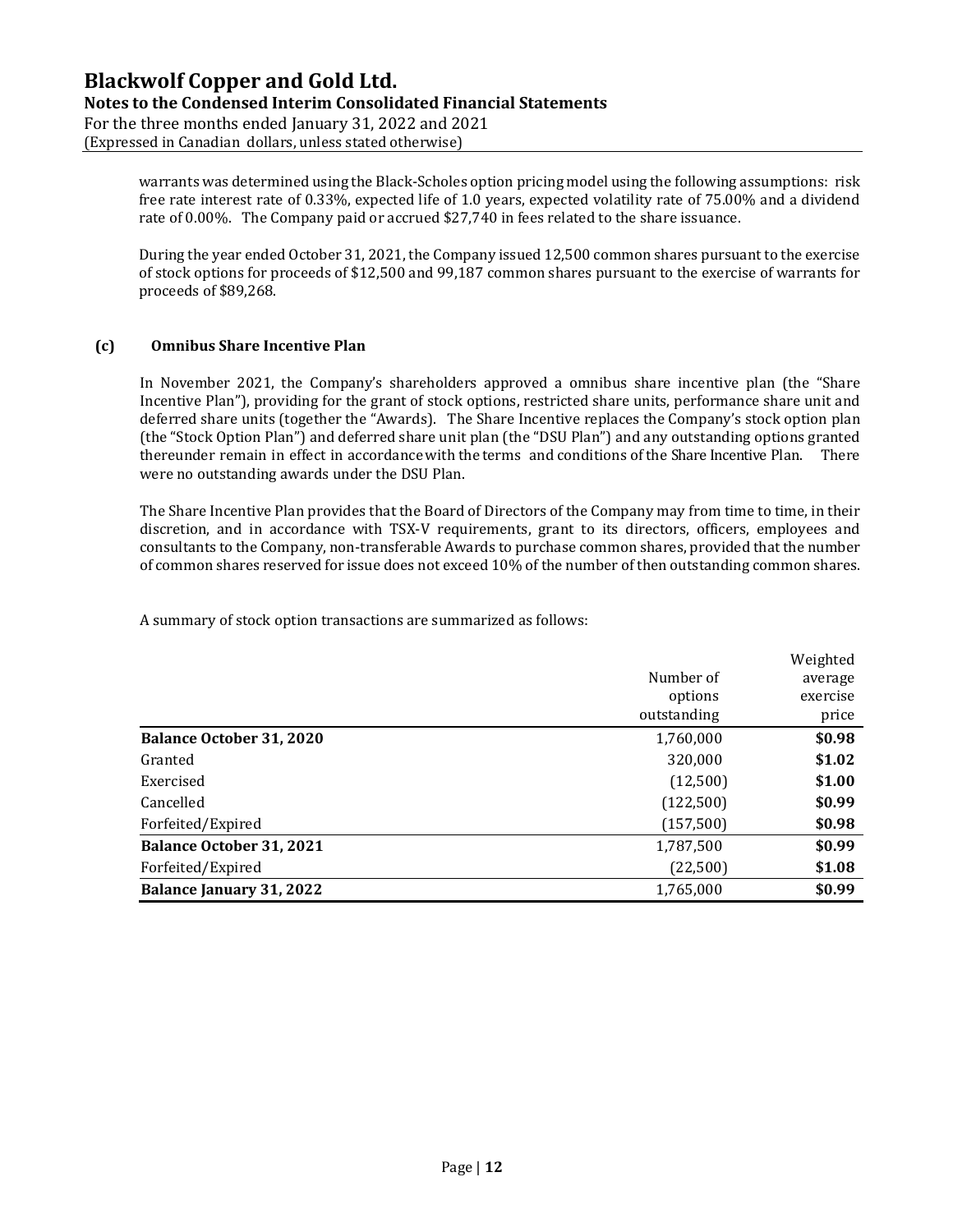## **Notes to the Condensed Interim Consolidated Financial Statements**

For the three months ended January 31, 2022 and 2021 (Expressed in Canadian dollars, unless stated otherwise)

#### As of January 31, 2021, the following stocks options were outstanding:

| <b>Expiry Date</b> | Number of<br>options<br>outstanding | Number of<br>options<br>exercisable | Exercise<br>price |
|--------------------|-------------------------------------|-------------------------------------|-------------------|
| May 1, 2022        | 5,000                               | 5,000                               | \$1.00            |
| May 1, 2022        | 2,500                               | 2,500                               | \$1.24            |
| June 16, 2025      | 100,000                             | 75,000                              | \$0.80            |
| June 30, 2025      | 30,000                              | 25,000                              | \$0.85            |
| September 9, 2025  | 1,357,500                           | 697,500                             | \$1.00            |
| April 20, 2026     | 260,000                             | 65,000                              | \$1.00            |
| May 12, 2026       | 10,000                              | 2,500                               | \$1.24            |
|                    | 1,765,000                           | 872,500                             |                   |

### *(d) Warrants*

A summary of warrant transactions are summarized as follows:

|                                 |             | Weighted |
|---------------------------------|-------------|----------|
|                                 | Number of   | average  |
|                                 | warrants    | exercise |
|                                 | outstanding | price    |
| <b>Balance October 31, 2020</b> | 310,575     | \$0.90   |
| Granted                         | 134,100     | \$0.90   |
| Exercised                       | (99, 187)   | \$0.90   |
| Expired                         | (211, 388)  | \$0.90   |
| <b>Balance October 31, 2021</b> | 134,100     | \$0.90   |
| Granted                         | 2,114,905   | \$0.84   |
| <b>Balance January 31, 2022</b> | 2,249,005   | \$0.85   |

As of January 31, 2021, the following warrants were outstanding:

| Expiry Date    | Number of<br>options<br>outstanding | Exercise<br>price |
|----------------|-------------------------------------|-------------------|
| April 15, 2022 | 134,100                             | \$0.90            |
| June 9, 2023   | 77,588                              | \$0.70            |
| June 9, 2023   | 2,037,317                           | \$0.85            |
|                | 2,249,005                           |                   |